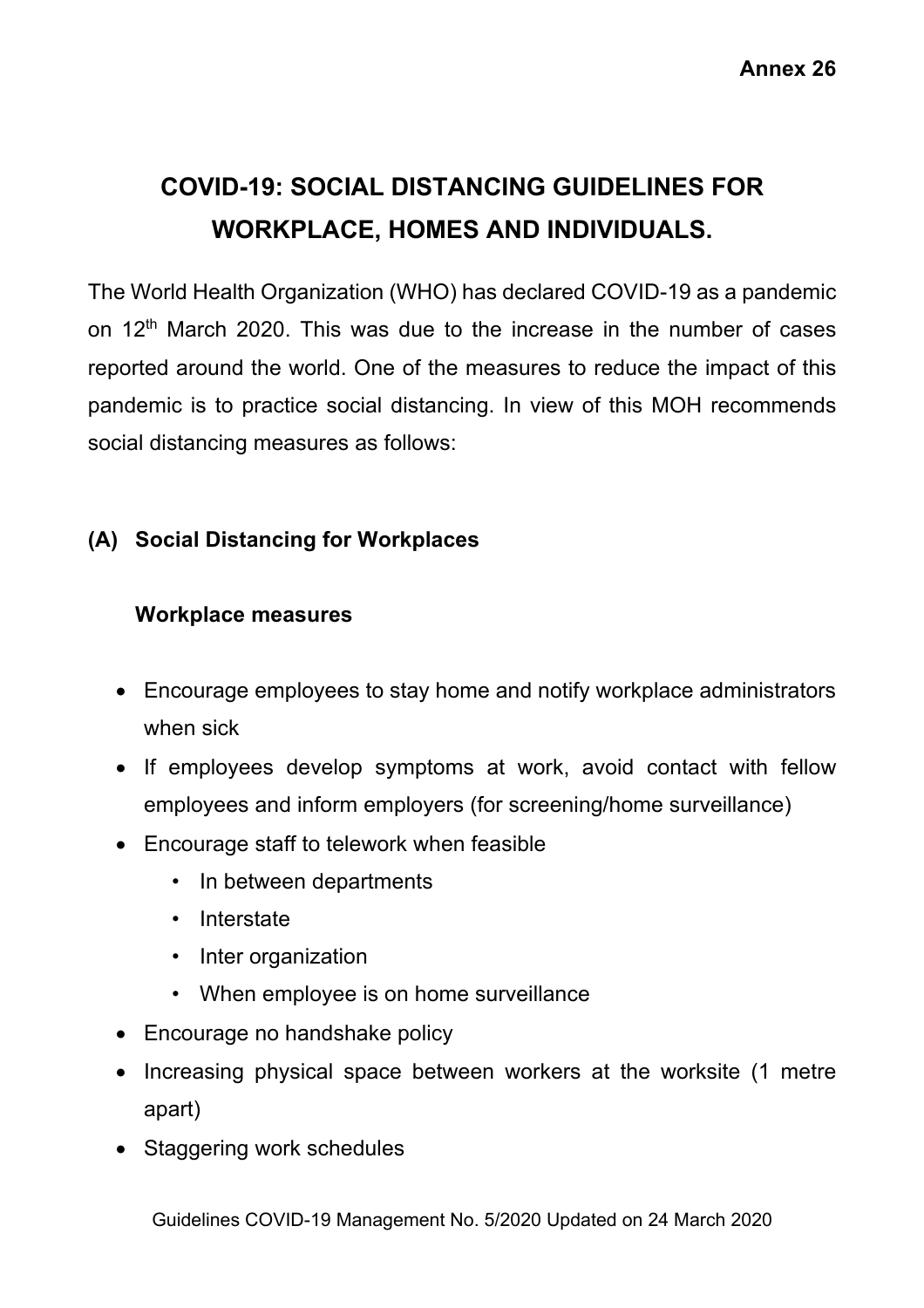- Limit in-person meetings. If unavoidable, meeting should be short)
- Employees are encouraged to take their meals at their desk
- Avoid congregating in work and photocopier rooms
- Avoid large work-related gatherings (e.g., staff meetings, after-work functions).
- Avoid non-essential work travel.

*\* Note: refer Annex 25 Management Guidelines for workplaces*

#### **(B) Social Distancing for Individuals and Families at Home**

- Those who have symptoms
	- Are advised to stay at home and self-isolate themselves
	- Avoid contact with family members (protective self separation)
	- Avoid going out unless absolutely necessary (following precautions)
	- Avoid public transport where possible
- Individuals at increased risk of severe illness (e.g. those with chronic diseases) should consider voluntary avoidance of crowded places e.g. large gatherings
- Limit recreational or other leisure classes, meetings and activities
- Stock up on food and medication to avoid frequent outings
- Consider getting home delivery food, medication or other essentials
- Limit visitors
- Establish ways to communicate with others (e.g., family, friends, coworkers) e.g. telecommunication
- Consider online payment methods for payment of utilities etc.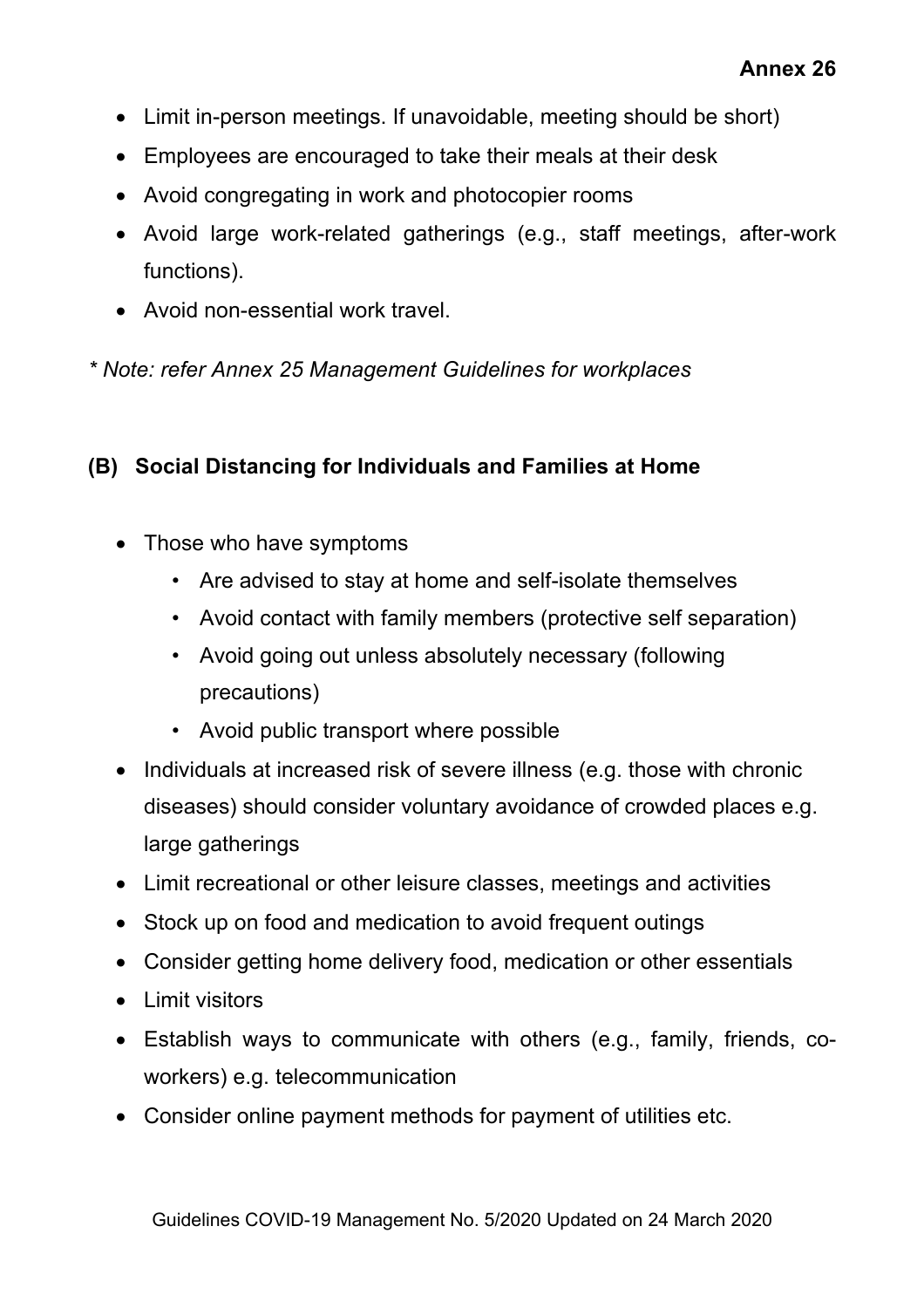### **(C) Social Distancing for Schools and Childcare**

- Reduce the frequency of large gatherings (e.g., assemblies), and limit the number of attendees per gathering.
- Alter schedules to reduce mixing (e.g., stagger recess, entry/dismissal times)
- Limit inter-school interactions
- Consider distance or e-learning in some settings or for students at increased risk of severe illness

# **(D) Social Distancing for Assisted or Senior Living Facilities**

- Reduce large gatherings (e.g., group social events).
- Alter schedules to reduce mixing (e.g., stagger meal, activity, arrival/ departure times).
- Limit programs with external staff.
- Consider having residents stay in facility and limit exposure to the general community
- Limit visitors and screen them before allowing entry.

This guideline may be used as a basis for social distancing during this period of time. Everyone is advised to keep up to date with the latest developments and advice issued by the Ministry of health.

Prepared by;

Occupational Health Unit Occupational and Environment Health Sector Ministry of Health.

Date: 12 March 2020

Guidelines COVID-19 Management No. 5/2020 Updated on 24 March 2020